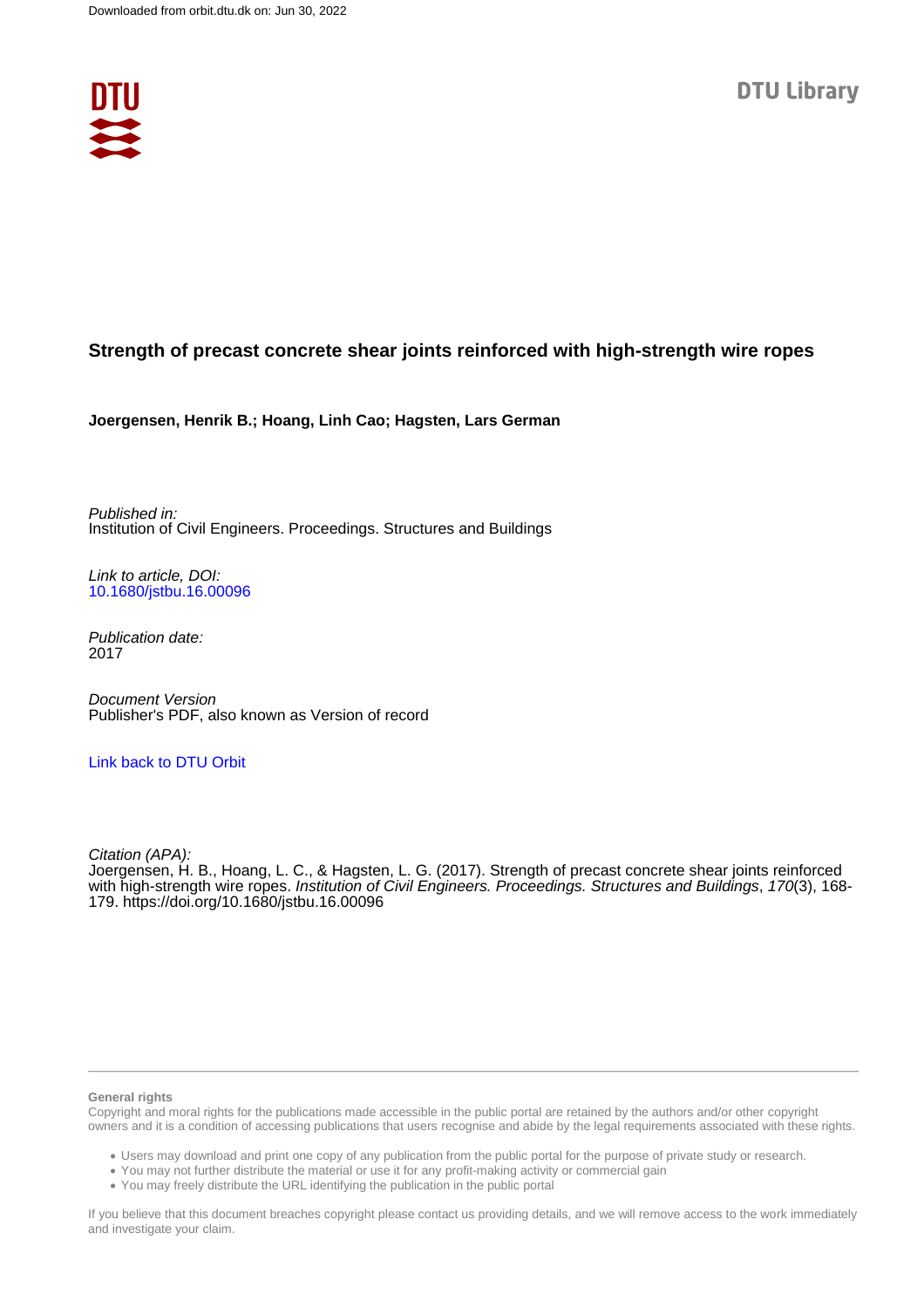#### Structures and Buildings

Strength of precast concrete shear joints reinforced with high-strength wire ropes Joergensen, Hoang and Hagsten



Proceedings of the Institution of Civil Engineers

http://dx.doi.org/10.1680/jstbu.16.00096 Paper 1600096<br>Received 29/04/2016 Received 29/04/2016 Accepted 21/12/2016 Keywords: buildings, structures & design/concrete structures/ strength & testing of materials

ICE Publishing: All rights reserved



publishing

# Strength of precast concrete shear joints reinforced with high-strength wire ropes

#### **El** Henrik B. Joergensen MSc, PhD Assistant Professor, Department of Technology and Innovation, University of Southern Denmark, Odense, Denmark (corresponding author: [hebj@iti.sdu.dk](mailto:hebj@iti.sdu.dk))

**2** Linh C. Hoang MSc, PhD Professor, Department of Civil Engineering, Technical University of Denmark, Lyngby, Denmark



## **B** Lars G. Hagsten MSc, PhD

Professor, Aarhus University School of Engineering, Aarhus University, Aarhus, Denmark

 $l_1$  distance from the end of the lock bar to the position

This paper concerns the in-plane shear strength of connections between precast concrete wall elements reinforced with looped high-strength wire ropes. The looped wire ropes are pre-installed in so-called 'wire boxes' which function as shear keys. Although only a small amount of research on the shear strength of such connections can be found in the literature, this type of connection is increasingly being used because wire ropes are much more constructionfriendly than traditional U-bars. A rigid plastic upper bound model for the shear strength of wall connections reinforced with looped wire ropes that are pre-installed in wire boxes is presented along with test results on the shear strength of connections with double-wire boxes. It is shown that the plastic solution agrees well with both the obtained test results and results from previously conducted tests.

#### Notation

|                      |                                                                 | ٠a                 | abtance from the cha of the fock bar to the pobition       |
|----------------------|-----------------------------------------------------------------|--------------------|------------------------------------------------------------|
| $A_{\rm box}$        | opening area of a wire box (= $b_{\text{box}} L_{\text{box}}$ ) |                    | of a diagonal yield line or a pair of overlapping          |
| $A_{c}$              | cross-sectional area of circular core with diameter D           |                    | wire ropes                                                 |
| $A_{\rm d}$          | area of diagonal yield line                                     | $l_{\rm b}$        | basis anchorage length of reinforcement bars               |
| $A_{\rm SL}$         | cross-sectional area of lock bar                                | $n_{\text{box}}$   | number of wire boxes in each joint surface                 |
| $A_{sw}$             | cross-sectional area of looped wire rope                        | $n_{\text{cycle}}$ | number of unloads and reloads for cyclic tested            |
| a                    | free distance between wire boxes                                |                    | connections                                                |
| $a_{0,a}, a_{0,b}$   | distance from end of connection to nearest box                  | $n_{\text{wire}}$  | number of looped wire ropes in each box                    |
| b                    | width of connection                                             | $P_{u, cal}$       | calculated shear capacity                                  |
| $b_{\text{box}}$     | opening width of connection; some wire boxes have               | $P_{\rm u, test}$  | tested shear capacity (i.e. ultimate test load)            |
|                      | sides that are bent in $-$ here, the width is the               | $P_{\mathrm{u},0}$ | calculated shear capacity for a mechanism without          |
|                      | opening width (i.e. without the sides)                          |                    | diagonal yield line                                        |
| D                    | inner loop diameter of wire ropes                               | $P_{\rm u,1}$      | calculated shear capacity for a mechanism with             |
| $F_{\rm wire}$       | tension force in looped wire rope corresponding to              |                    | diagonal yield lines (over one box)                        |
|                      | failure in the joint mortar                                     | $R_{y,L}$          | reduction factor of lacer bar contribution due to lack     |
| $F_{\text{wire}, u}$ | rupture strength of looped wire rope                            |                    | of anchorage                                               |
| $F_{\text{wire},0}$  | $F_{\text{wire}}$ calculated without confinement from lock bars | $\mathfrak{t}$     | depth (thickness) of the connection                        |
|                      | (i.e. $\sigma_{\rm con} = 0$ )                                  | $u_i, u_i^*$       | displacement vector in yield line number $i$               |
| $f_{\rm c}$          | uniaxial compressive strength of concrete/mortar                | $u_t$ , $u_l$      | displacement in the $t$ - and $l$ -direction, respectively |
| $f_{\rm cc}$         | apparent uniaxial compressive strength in triaxial              | $\alpha$           | angle between failure surface and the                      |
|                      | stress state                                                    |                    | displacement vector                                        |
| $f_{\mathtt{uw}}$    | ultimate strength of wire ropes                                 | $\alpha_i$         | angle between failure surface and displacement             |
| $f_{\rm yL}$         | yield stress of lock bar                                        |                    | vector number i                                            |
| k                    | parameter related to the frictional angle of a                  | $\mathcal V$       | effectiveness factor for compressive strength              |
|                      | Coulomb material                                                |                    | of mortar                                                  |
| $L_{\rm box}$        | length of wire box in the direction of the                      | $\sigma_{\rm c}$   | plane hydrostatic compressive stress in the                |
|                      | connection/load                                                 |                    | circular core                                              |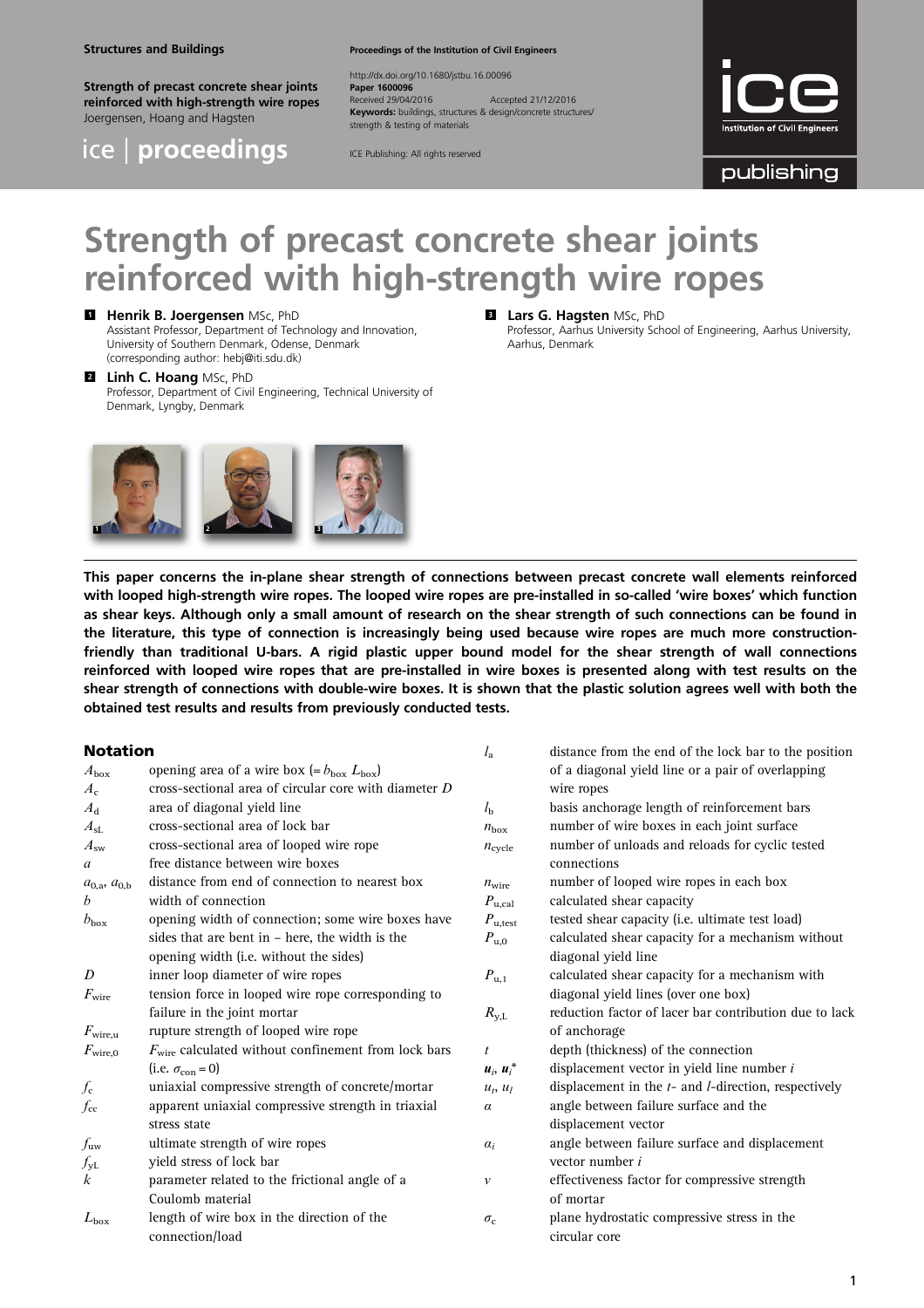| $\sigma_{\rm con}$  | confinement stress provided by the lock bar       |
|---------------------|---------------------------------------------------|
| $\tau_{c}$          | shear stress in mortar between overlapping        |
|                     | wire loops                                        |
| $\Phi_{\rm L}$      | mechanical ratio of lock bar                      |
| $\Phi$ <sub>T</sub> | mechanical ratio of transverse reinforcement      |
|                     | (wire ropes)                                      |
| $\Phi_{\text{T,0}}$ | mechanical ratio of transverse reinforcement with |
|                     | zero confinement contribution                     |
| $\varphi$           | angle of friction for modified Coulomb materials  |
| $\phi_{\rm I}$      | diameter of lock bar                              |
|                     | diameter of looped wire rope                      |

## 1. Introduction

This paper deals with the in-plane shear capacity of vertical wire loop connections between precast concrete wall elements. Traditionally, connections between precast wall elements are made as keyed joints transversely reinforced with overlapping U-bars. The overlapping U-bars are normally placed pairwise with contact and form a cylindrical core, which confines a socalled lock bar. In building structures, such connections are usually grouted with mortar. In practice, the assembly sequence of the precast elements may require that a number of wall elements have to be installed (i.e. put in place) as a vertical 'drop down'. This installation manoeuvre is only possible if the overlapping U-bars are bent up prior to installation. When the U-bars are of diameter larger than about 10–12 mm, bend-up and manual straightening of the U-bars after installation is not a practical option. In this context, the so-called wire loop connection (see e.g. [Bachmann and Steinle, 2011; Kintscher, 2007](#page-12-0)) is a more construction-friendly solution. In wire loop connections, the U-bars are replaced by looped wire ropes. The wire ropes have the advantage of being flexible (they have virtually no bending stiffness), which makes vertical installation of the precast elements much easier. The wire loops are usually pre-installed in aluminium/steel boxes called wire boxes. The boxes contain either one or two pre-installed looped wire ropes (i.e.  $n_{\text{wire}} = 1$  or 2), as illustrated in Figure 1.

[Figure 2](#page-3-0) shows an example of how wire boxes are placed in a connection between two wall elements. The wire boxes have their opening facing the connection. Hence, when filled with mortar, the boxes will serve as shear keys.

The wire ropes currently available in the construction industry have a very brittle tensile failure mode without any yield plateau in the stress–strain relationship [\(Joergensen, 2014](#page-12-0)). As such, the wire ropes do not fulfil the code requirements for ductility (e.g. Eurocode 2 ([Danish Standards, 2005\)](#page-12-0)). To overcome the problem of brittle failure and to allow redistributions of stress, loop connections must be designed in such a way that the wire ropes become the 'strongest link' in the connection. The load-carrying capacity will in this way be governed by yielding of the lock bar in combination with crushing of the joint mortar. This design approach will ensure a warning of failure, especially if the mortar is confined.

A model for how to prevent premature failure of the wire ropes is presented in this paper. On the basis of this model, upper bound rigid plastic solutions are then derived for prediction of the shear capacity of wire loop connections. The solutions are compared with test results and it is shown that good agreement is obtained when an existing formula for the effective compressive strength of concrete is adjusted to cover the use of mortar.

In Denmark, a few test series, primarily with single-wire boxes, have been conducted over the last 10–15 years ([Andersen and](#page-12-0) [Poulsen, 2002; Frederiksen and Madsen, 2011\)](#page-12-0). However, the number of test results available to the public is still very limited, especially for tests with double-wire boxes. Therefore, in addition to the theoretical models, this paper also presents 11 new tests on the shear strength of loop connections with double-wire boxes. To the best knowledge of the authors, such tests have not previously been reported in the international literature. For an overview, a summary of the tests from previous investigations is also given in this paper.



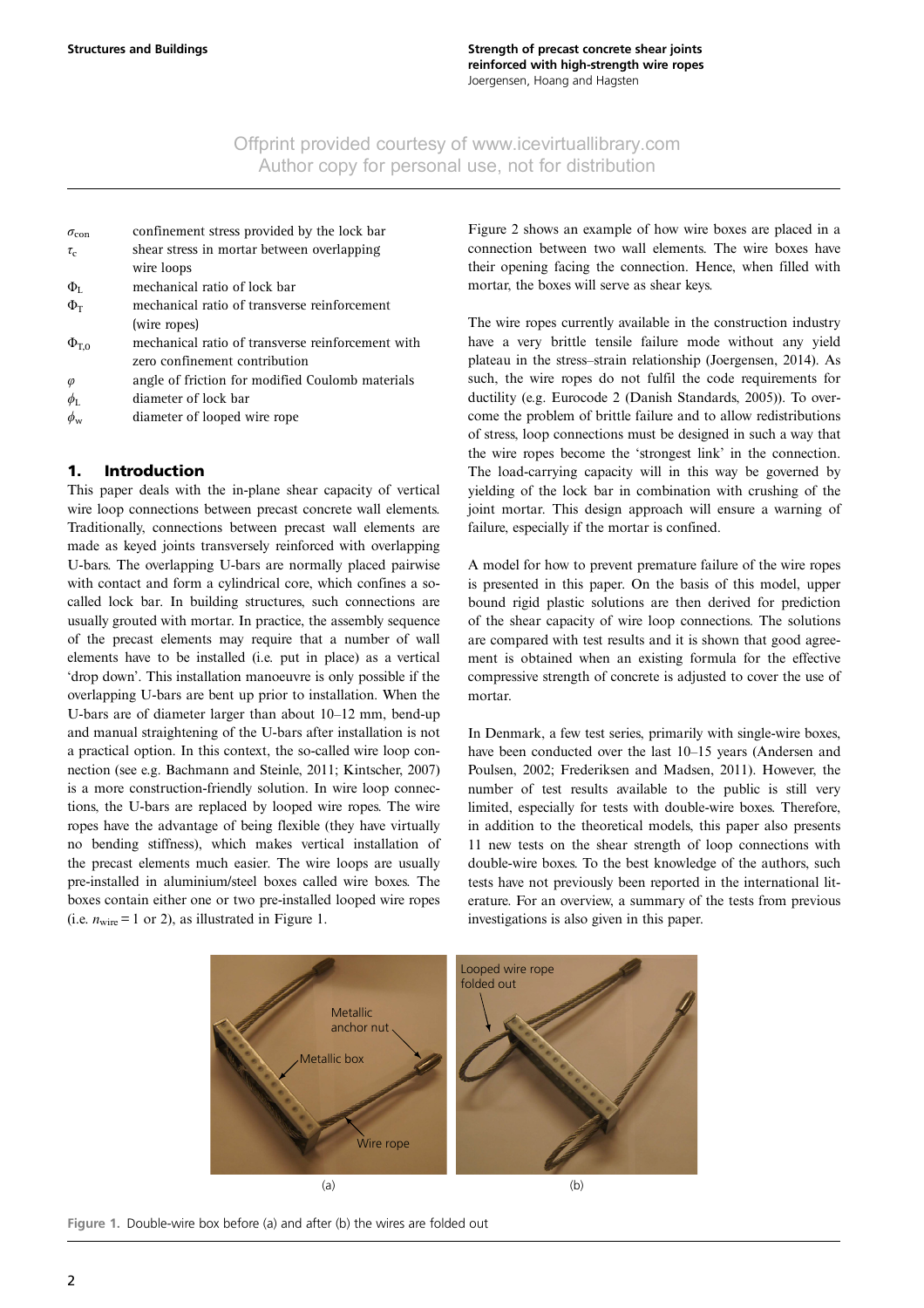<span id="page-3-0"></span>

Figure 2. Wire loop connection between two wall elements: (a) plane view; (b) cross-sectional view

## 2. Analytical solutions

A rigid plastic upper bound model for calculation of the shear strength of wire loop connections is presented in this section. The failure mechanisms considered are idealisations and simplifications of failures observed in tests.

The lack of ductility in the wire ropes means that plasticity modelling should not be carried out unless the wire ropes are the 'strongest link' in the connections. In other words, the capacity of the connection has to be governed by failure in the mortar or yielding of the lock bar, or both. This mode of failure is therefore assumed and required in the following. The modelling is therefore initiated by setting up the requirements for the wire ropes being the 'strongest link'. The force of the wire ropes serves as input to the later calculation of the internal work/dissipation.

#### 2.1 Tensile capacity of overlapping wire ropes

To transfer shear across the connection, the wire ropes have to be stressed to tension. Therefore, as a first step towards calculation of the shear strength of the connections, the tensile capacity of the overlapping wire loops needs to be calculated.

The wire ropes used in shear connections typically have a high tensile strength (larger than 1000 MPa) and a relatively small nominal cross-sectional diameter,  $\phi_w$  (typically 6 mm). The ropes are bent in a loop that typically has a diameter, D, of the order of 38–65 mm. The combination of these characteristics results, in practice, in very high concentrated stresses in the parts of the joint mortar that are confined by the overlapping wire loops. The tension force that can be transferred between the overlapping loops may therefore be limited by local crushing of the joint mortar. One may imagine that the wire loops cut through the mortar. Such a failure mode is by no means simple to model. In the following, the tensile capacity of overlapping wire loops is therefore modelled in an approximate manner by assuming simplified stress states.

Figure 3 shows an idealisation of two overlapping wire loops that transfer the tension force  $F_{\text{wire}}$ . The overlapping wire loops are assumed to form a circular core with diameter corresponding to the loop diameter D. Since  $\phi_w$  is significantly smaller than  $D$ , it may, as a start, be assumed that the loops confine a plane circular disc of mortar of diameter D and thickness  $\phi_{\text{w}}$ . Due to  $F_{\text{wire}}$ , a plane hydrostatic compressive stress,  $\sigma_c$ , will develop in the disc. The following relation may be established.

$$
1. \qquad \sigma_{\rm c} \cong \frac{F_{\rm wire}}{D\phi_{\rm w}}
$$



Figure 3. Idealised stress state in circular disc of mortar within the overlap of two wire loops: (a) top view; (b) side view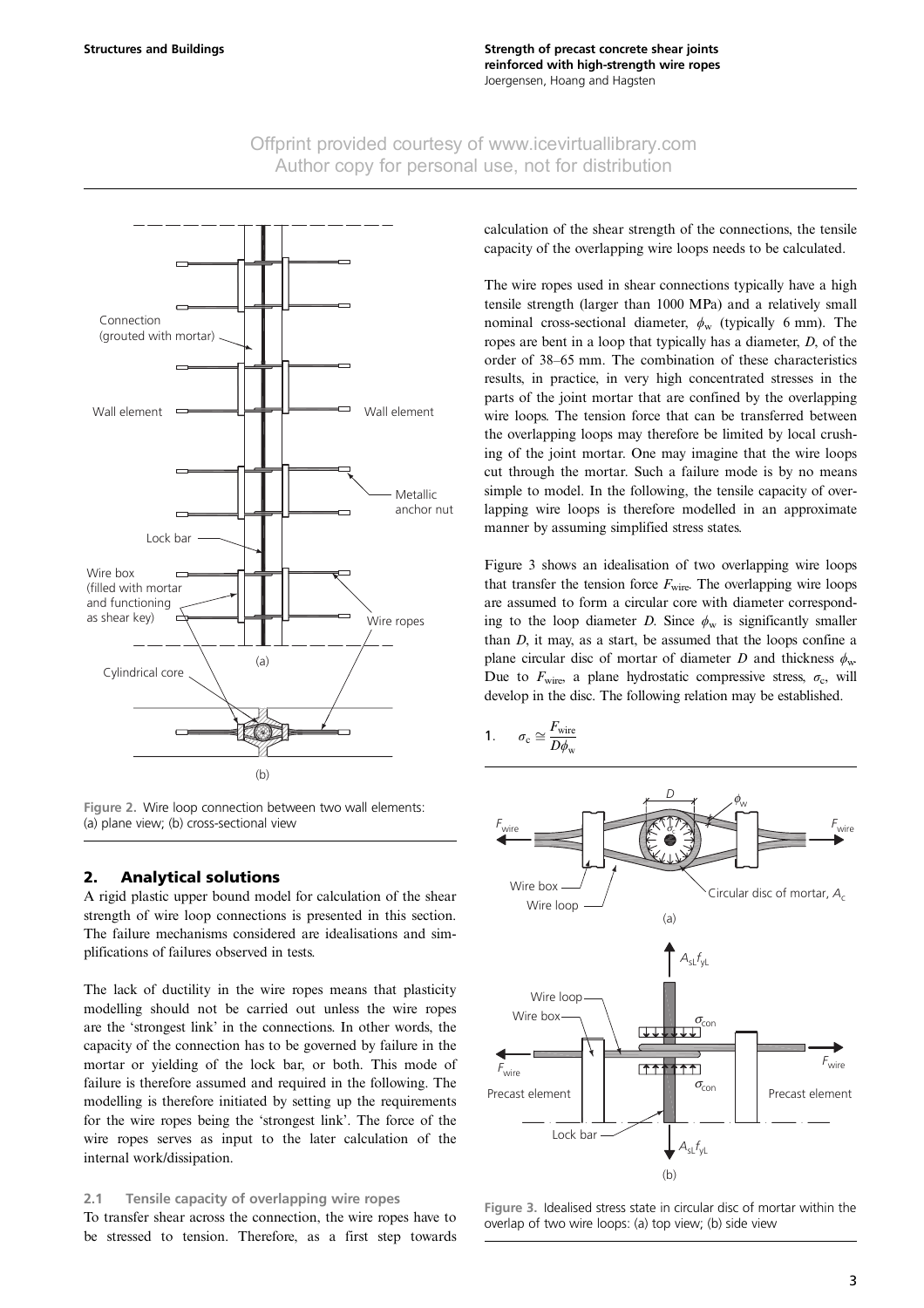<span id="page-4-0"></span>In the direction of the lock bar (i.e. perpendicular to the plane of the circular disc of mortar), a confinement stress,  $\sigma_{\rm con} < \sigma_{\rm c}$ , is assumed to develop (see [Figure 3](#page-3-0)). The confinement stress is provided by the lock bar and can, on the basis of lower bound plasticity reasoning, be determined as

$$
2. \qquad \sigma_{\text{con}} = \frac{A_{\text{sl}} f_{\text{yL}}}{A_{\text{c}}}
$$

where  $A_{sL}$  and  $f_{yL}$  are, respectively, the cross-sectional area and the yield stress of the lock bar while  $A_c = 0.25 \pi D^2$  is the area of the disc.

Strictly speaking, the above approximation of a circular disc of thickness  $\phi_w$  requires that the two wire loops are placed at exactly the same level. This, of course, is not possible. An additional stress condition must therefore be considered. Since the wire loops are placed at different levels (but assumed to be in contact), shear stresses will have to develop in order to transfer  $F_{\text{wire}}$ . This is illustrated in Figure 4. From equilibrium requirements, the shear stress,  $\tau_c$ , can be determined as

$$
3. \qquad \tau_{\rm c} = \frac{F_{\rm wire}}{A_{\rm c}}
$$

where  $A_c$ , as already noted, is the area of the confined disc.

To establish strength criteria for  $\sigma_c$  and  $\tau_c$ , a failure criterion for mortar in triaxial stress state is required. According to [Nielsen and Hoang \(2011\)](#page-12-0), confined mortar behaves somewhat between the behaviour of concrete and cement paste. Therefore, in the following, a combination of the failure criterion for concrete and the failure criterion for cement paste is adopted for confined mortar. The idea here is to take the lower envelop curve of the two basis criteria, which should provide a lower bound for the failure criterion for mortar.

The modified Coulomb failure criterion usually adopted for concrete stressed in compression may be written as

$$
4. \qquad \sigma_{\rm c} = f_{\rm c} + k \sigma_{\rm con}
$$



Figure 4. Transfer of shear stress  $\tau_c$  between overlapping wire loops

where  $k$  is equal to

5. 
$$
k = \frac{1 + \sin \varphi}{1 - \sin \varphi}
$$

For normal-strength concrete, the internal angle of friction may be taken as  $\varphi = \arctan(3/4)$ , meaning that  $k = 4$ .

According to tests reported by [Dahl \(1992\)](#page-12-0) and [Hansen](#page-12-0) [\(1994\)](#page-12-0), cement paste under triaxial stress conditions with high confinement behaves like a material with frictional angle  $\varphi = 0$ (i.e. no dilatation takes place at failure and  $k = 1$ ). Based on these tests, the failure criterion for highly confined cement paste may be written as (see also [Nielsen and Hoang, 2011](#page-12-0))

6. 
$$
\sigma_c = f_{cc} + k\sigma_{con}
$$
  $(k = 1 \text{ for cement paste with } \varphi = 0)$ 

Here,  $f_{\rm cc}$  is called the apparent uniaxial compressive strength of confined cement, which is greater than the true uniaxial strength  $f_c$ . The relationship between  $f_{cc}$  and  $f_c$  for cement paste can be obtained from tests. Based on the tests reported by [Nielsen and Hoang \(2011\)](#page-12-0), the relationship can be simplified as follows.

7. 
$$
\frac{f_{cc}}{f_c} \begin{cases} \frac{1.5 - 1.32}{40 - 20} (f_c - 20) + 1.32 & \text{for } 20 \text{ MPa } \le f_c < 40 \text{ MPa} \\ \frac{1.65 - 1.5}{70 - 40} (f_c - 40) + 1.5 & \text{for } 40 \text{ MPa } \le f_c < 70 \text{ MPa} \\ \frac{1.75 - 1.65}{100 - 70} (f_c - 70) + 1.65 & \text{for } 70 \text{ MPa } \le f_c < 100 \text{ MPa} \end{cases}
$$

By combining criteria Equations 4 and 6, the following lower envelop curve is obtained for calculation of the compressive stress that can be resisted by the disc of mortar confined by the overlapping wire loops.

$$
8. \qquad \sigma_{\rm c} = \min \left\{ \frac{f_{\rm c} + 4\sigma_{\rm con}}{f_{\rm cc} + \sigma_{\rm con}} \right.
$$

This criterion may be transformed into a  $(\sigma, \tau)$  stress space. In doing so, the following condition is obtained.

$$
9. \qquad \tau = \min \begin{cases} \frac{1}{4}f_c + \frac{3}{4}\sigma_{\text{con}}\\ \frac{1}{2}f_{\text{cc}} \end{cases}
$$

Now, with the strength and stresses defined, the tensile capacity of overlapping wire loops,  $F_{\text{wire}}$ , may be determined by combining [Equations 1](#page-3-0) and 2 with Equation 8 and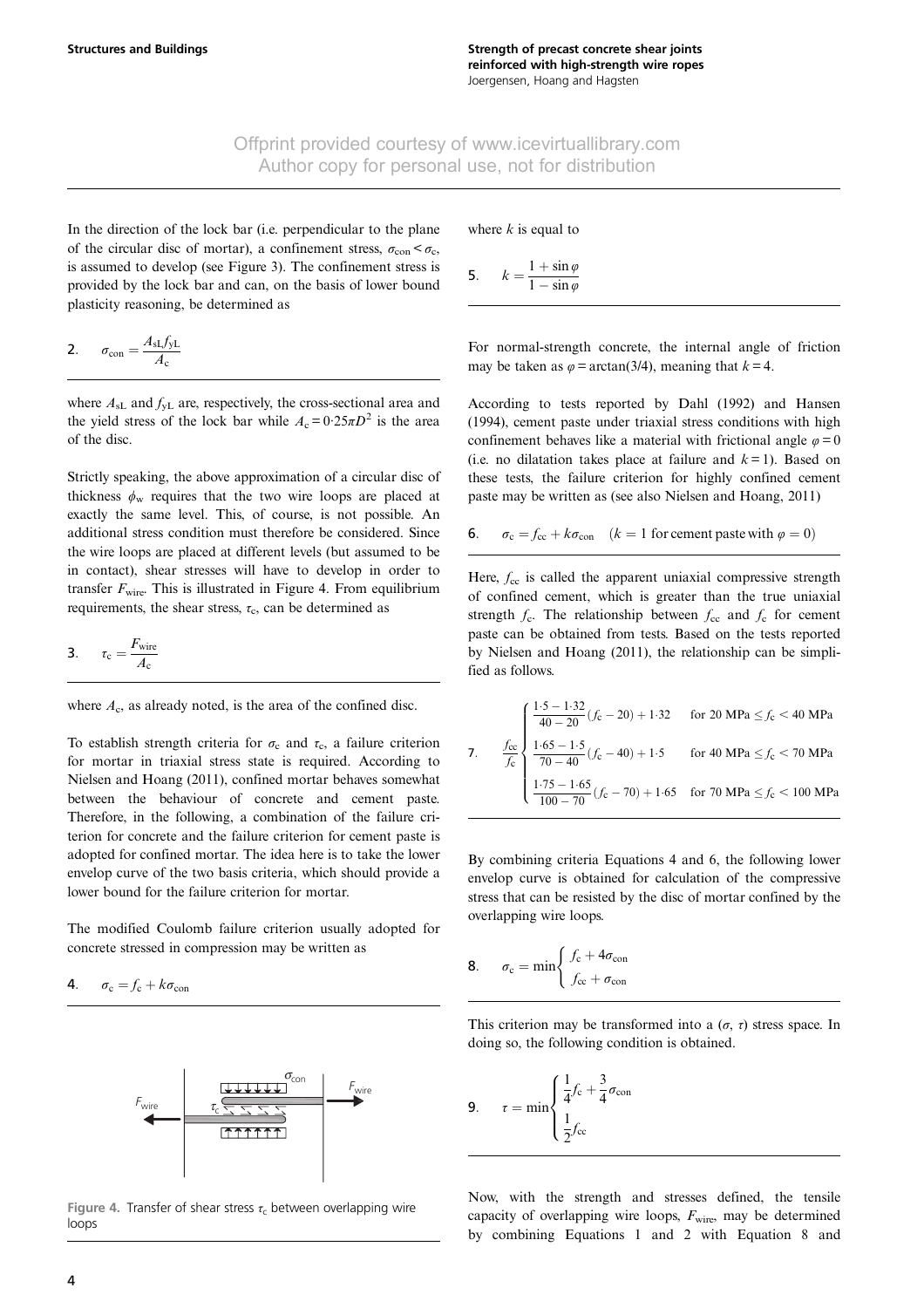<span id="page-5-0"></span>[Equation 3](#page-4-0) with [Equation 9](#page-4-0). The result is

**10.**  $F_{\text{wire}} = \min$  $(f_c + 4\sigma_{con})D\phi_w$  $(f_{\rm cc} + \sigma_{\rm con})D\phi_{\rm w}$ 1  $\frac{1}{4}f_c + \frac{3}{4}$  $\left(\frac{1}{4}f_c + \frac{3}{4}\sigma_{\text{con}}\right)A_c$ 1  $\frac{1}{2}f_{\rm cc}A_{\rm c}$  $\int$  $\overline{\phantom{a}}$ 

As mentioned, plastic modelling should not be carried out if rupture of the wire ropes is decisive. For this reason, the following requirement must be fulfilled.

$$
11. \tF_{\text{wire}} < F_{\text{wire,u}} \sim f_{\text{uw}} A_{\text{sw}}
$$

Here,  $F_{\text{wire}, u}$  is the rupture strength of a wire loop ( $f_{\text{uw}}$  and  $A_{\text{sw}}$ being the tensile strength and the cross-sectional area of the wire ropes, respectively). The condition stated in Equation 11 leads to requirements for the mortar strength. As shown by [Joergensen \(2014\)](#page-12-0), for typical values of D,  $\phi_w$ ,  $A_{sL}$  and  $f_{yL}$ , rupture of wire ropes can be avoided if the joint mortar has a uniaxial compressive strength less than approximately 60 MPa. Above this limit, the failure mode depends on the specific layout of the wire ropes in the connection.

On the basis of Equation 10, it is now possible to estimate the plastic energy that is dissipated when the overlapping wire loops are tensioned to  $F_{\text{wire}}$ . How this is done will be described in the next subsection.

It should be noted that the stress state in [Figures 3 and 4](#page-3-0) can only develop when the overlapping wire ropes comes from two opposing wire boxes. Thus, the developed solution in this paper can only be used for wall elements that are placed in the same plane.

#### 2.2 Shear failure mechanism analysis

A number of push-off tests to study the shear strength of wire loop connections have previously been carried out ([Andersen](#page-12-0) [and Poulsen, 2002](#page-12-0); [Frederiksen and Madsen, 2011](#page-12-0)). These tests show two typical failure modes when the joint mortar is governing. In the following, these experimental observations are used as inspiration to develop and analyse two idealised shear failure mechanisms. The failure mechanisms lead to solutions according to the upper bound theorem of plastic theory. The shear capacity is therefore taken as the minimum of the two solutions.

#### 2.2.1 Mechanism without diagonal yield lines

The first type of mechanism involves only yield lines formed in the shear load direction. Figure 5(a) shows the failure as observed in tests carried out by [Frederiksen and Madsen](#page-12-0)



Figure 5. Failure mechanism without diagonal yield lines: (a) failure observed in tests conducted by [Frederiksen and Madsen](#page-12-0) [\(2011\)](#page-12-0); (b) idealised failure mechanism

[\(2011\);](#page-12-0) the original positions of the wire boxes are drawn on the surface of the specimen. It appears from Figure 5(a) that the relative displacement in the joint surfaces is practically the same over the entire length of the connection. This is indicated by the lines across the connections, which were drawn as continuous straight lines prior to testing. Based on this observation, the idealised failure mechanism shown in Figure 5(b) is considered. The mechanism, which is similar to that developed by [Jensen \(1976\)](#page-12-0) for keyed shear joints, consists of vertical yield lines developed along the two joint surfaces. At the position of the wire boxes – which are filled with mortar – the yield lines have to cut through the mortar. Therefore, at these locations, plastic energy will be dissipated. The interface between the joint mortar and the precast elements is normally considered smooth. Any resistance against failure at the smooth interfaces is neglected (in the tests considered in this paper, the interfaces were greased before casting of the joint mortar). As shown in Figure 5(b), the precast elements are assumed to move away from the connection by displacements  $(u_t, u_l)$  and  $(-u_t, -u_l)$ , respectively. The rate of displacement,  $u_l/u_l$ , dictates the amount of plastic energy to be dissipated in the yield lines crossing the opening area of the wire boxes. Detailed calculations of the dissipated energy are given by [Joergensen \(2014\).](#page-12-0) The calculations are based on the so-called dissipation formulas, which can be found in the work of [Nielsen and Hoang \(2011\).](#page-12-0) The dissipation per unit area of a yield line in concrete can be calculated from the following equation.

$$
12. \qquad W_{\rm A} = \frac{1}{2} v f_{\rm c} (1 - \sin \alpha) |\mathbf{u}|
$$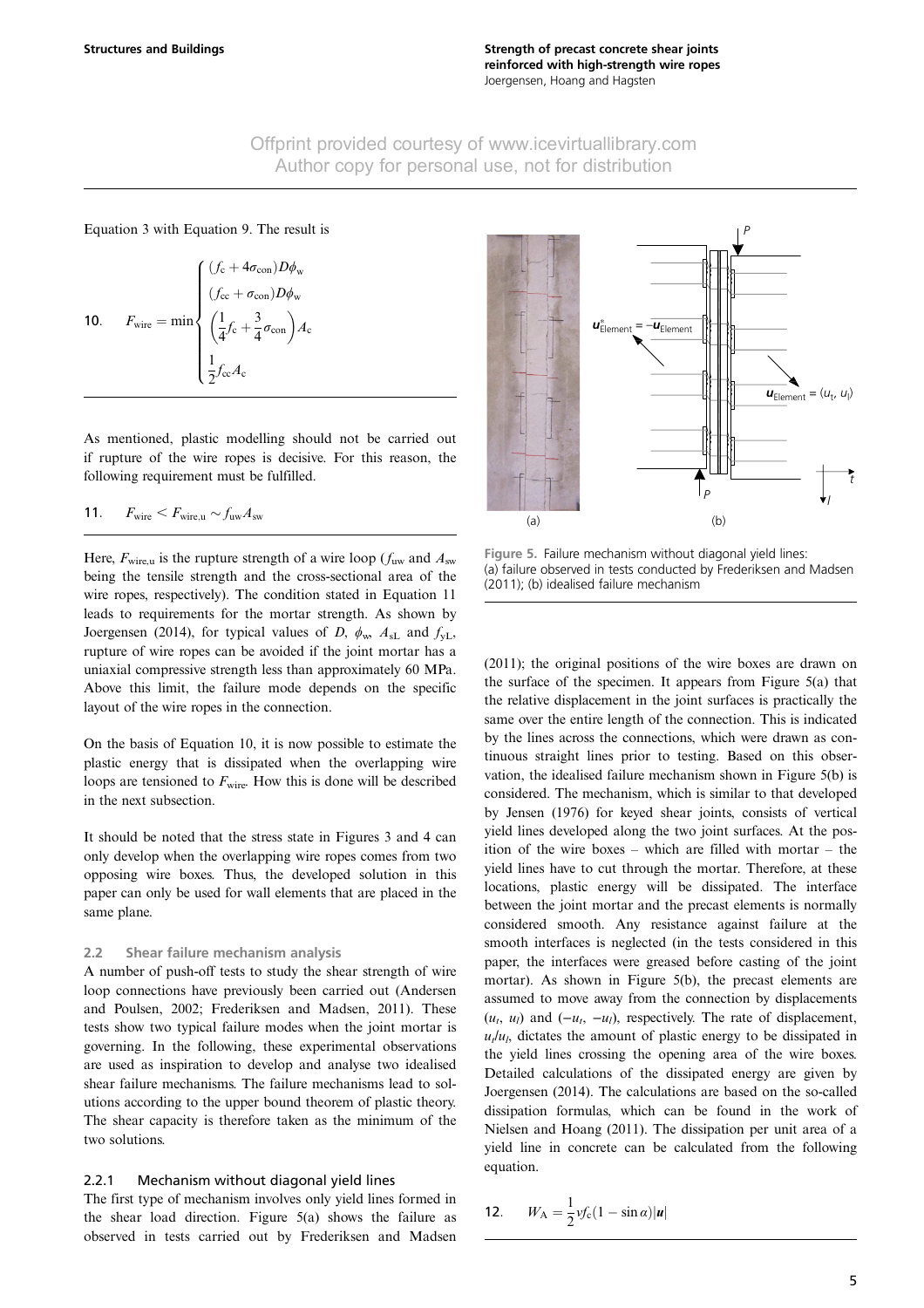<span id="page-6-0"></span>Besides the plastic energy dissipated in the yield lines, there is also a contribution from the overlapping wire loops. This is so because the precast elements have a transverse component,  $u_t$ , which means that the tensile capacity of the overlapping wire loops has to be mobilised. Hence, whenever a vertical yield line crosses a wire loop, the wire loop will contribute with an internal work amounting to  $F_{\text{wire}} \cdot u_t$ . Thereby, the total dissipated energy in the connection can be calculated from

| 13. | $W_{\rm I} = 2\frac{1}{2}v f_{\rm c} n_{\rm box} A_{\rm box} (1 - \sin \alpha)  u  + 2F_{\rm wire} n_{\rm box} n_{\rm wire} u_{\rm L}$ |                   |  |  |
|-----|----------------------------------------------------------------------------------------------------------------------------------------|-------------------|--|--|
|     | mortar contribution                                                                                                                    | wire contribution |  |  |

The factor  $v$  denotes the effectiveness factor, which will be further discussed in Section 2.3.  $A_{\text{box}}$  denotes the opening area of each wire box and  $n_{\text{box}}$  is the number of wire boxes placed in one joint interface.

By equating the total dissipated energy with the external work (in this case given as  $W_E = 2Pu_l$ ), an upper bound for the shear capacity of the connection may be found. This upper bound may then be minimised with respect to the rate of displacement  $u_t/u_t$ , while keeping account of the normality condition of plastic theory. In doing so, an optimal solution is obtained. The solution reads (see [Joergensen \(2014\)](#page-12-0) for further explanation)

14. 
$$
P_{u,0} = v f_c n_{box} A_{box} \left\{ \sqrt{\frac{\Phi_T}{v} \left( 1 - \frac{\Phi_T}{v} \right)} \text{ for } \frac{\Phi_T}{v} < \frac{1}{5}
$$
  
 $\frac{1}{4} + \frac{3}{4} \frac{\Phi_T}{v} \text{ for } \frac{\Phi_T}{v} \ge \frac{1}{5}$ 

Here the subscript u,0 indicates that the solution is related to a mechanism without diagonal yield lines.  $\Phi_T$  is the mechanical ratio of transverse reinforcement (the wire loops) and is given by

$$
15. \qquad \Phi_{T} = \frac{n_{\text{wire}} F_{\text{wire}}}{f_{c} A_{\text{box}}}
$$

where  $n_{\text{wire}}$  denotes the number of wire loops pre-installed in each box  $(n_{\text{wire}} = 1 \text{ or } 2)$ .

#### 2.2.2 Mechanism with diagonal yield lines

The second type of mechanism involves vertical as well as diagonal yield lines. Figure 6(a) shows an example of this mechanism, as observed in some tests by [Frederiksen and](#page-12-0) [Madsen \(2011\)](#page-12-0). It can be seen from the lines drawn prior to testing that the relative displacement between the connection and the precast elements varies in the load direction. At the top, there is practically no relative displacement between the connection and the precast element on the left-hand side,



Figure 6. Failure mechanism with diagonal yield lines: (a) failure observed in tests of [Frederiksen and Madsen \(2011\);](#page-12-0) (b) idealised failure mechanism

whereas a large relative displacement is observed for the precast element to the right. At the bottom of the connection, the opposite scenario is observed. Finally, at the middle of the connection, the left-hand and the right-hand precast elements have a relative displacement that is about half of the displacement at the top and at the bottom. This observed failure was idealised and simplified as shown in Figure 6(b). Here, the system of vertical and diagonal yield lines divide the connection into a number of segments (three in the case shown). The centre segment has the shape of a parallelogram. The top segment of the connection is attached to the precast element on the left-hand side and the bottom segment of the connection is attached to the precast element on the right-hand side. When more than two boxes are placed in each precast element, the number of parallelogram-shaped segments increases. As an example, [Figure 7](#page-7-0) shows the system of yield lines in a connection with four boxes in each precast element.

Similar to the case treated in Section 2.2.1, the rigid body displacements of the two precast elements are here described by the vectors  $(u_t, u_l)$  and  $(-u_t, -u_l)$ , respectively. To obtain a variation in the relative displacements as observed in Figure 6(a), the segments of mortar have to undergo rigid body displacement as well. With reference to [Figure 7](#page-7-0), the centre segment is here assumed to be at rest while the two neighbouring segments are displaced by the vectors  $u_4 = (0, 2/4u_1)$  and  $u_4^* = (0, -2/4u_1)$ , respectively. The remaining two segments are attached to the precast elements and will therefore follow the same displacement as the respective precast element. From the described displacement field, it appears that the relative displacement in each of the diagonal yield lines is identical and amounts to  $(0, 1/2u)$ . This applies to the case shown in [Figure 7](#page-7-0), while for the general case with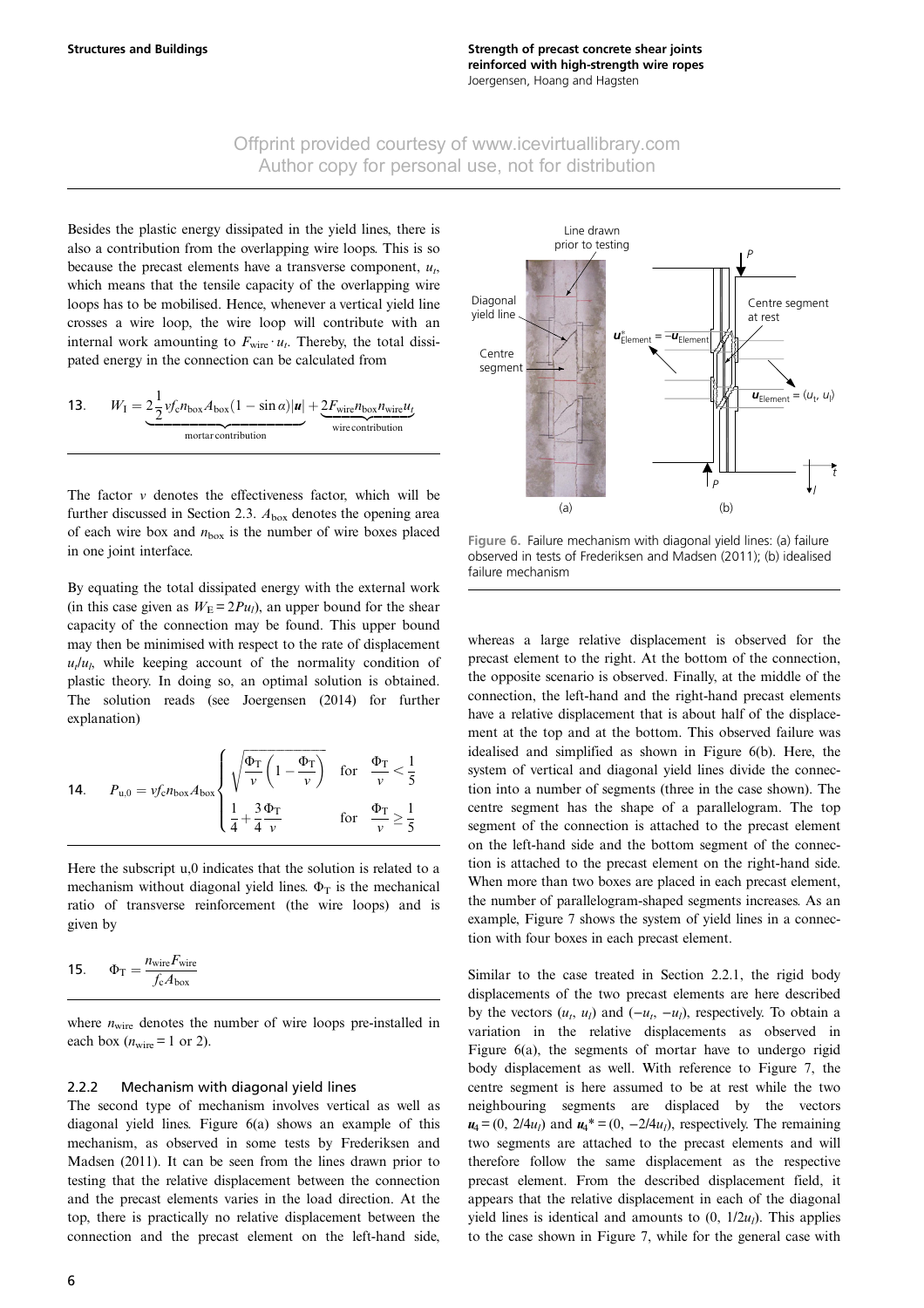<span id="page-7-0"></span>

Figure 7. Failure mechanism with diagonal yield lines and relative displacement vectors in yield lines

 $n_{\text{box}}$  number of wire boxes, the relative displacement may be shown to be  $(0, 2u_l)/n_{\text{box}}$  ([Joergensen, 2014\)](#page-12-0). Finally, for each of the vertical yield lines, the relative displacement must be determined by subtracting the displacement vector of the adjacent segment of mortar from the displacement vector of the precast element. This results in different relative displacements

18:

internal work (which at each diagonal yield line will be equal to the yield force of the lock bar multiplied by  $2u/h_{\text{box}}$ . Because the lock bar hereby is included directly, its yield capacity cannot once more be mobilised to develop confinement stresses in the circular core of mortar enclosed by the overlapping wire loops. This means that when the tensile capacity of the transverse reinforcement (the looped wire ropes) is determined, the confinement stress,  $\sigma_{\text{con}}$ , must be taken as zero. The tensile capacity, given in [Equation 10](#page-5-0), is hereby reduced to

$$
\textbf{16.} \qquad F_{\text{wire},0} = \min \left\{ \begin{array}{l} f_{\text{c}} D\phi_{\text{w}} \\ \frac{1}{4} f_{\text{c}} A_{\text{c}} \end{array} \right.
$$

Here, the subscript 0 indicates that the tensile capacity is calculated with zero confinement stress. Equation 16 is used when the contribution to the dissipated energy from the overlapping looped wire ropes has to be calculated. This contribution amounts to  $F_{\text{wire},0} \cdot u_t$  whenever a vertical yield line crosses a wire loop. Now, by equating the total internal work with the external work, one arrives at an upper bound for the shear strength associated with the considered failure mechanism. To enable presentation of the solution in a dimensionless form, it is convenient to introduce the parameter  $\Phi_{T,0}$ 

$$
17. \qquad \Phi_{\text{T},0} = \frac{n_{\text{wire}} F_{\text{wire},0}}{f_{\text{c}} A_{\text{box}}}
$$

The upper bound solution for a connection with  $n_{\text{box}}$  number of wire boxes in each precast element may be shown to be ([Joergensen, 2014\)](#page-12-0)

$$
\frac{P_{u,1}}{v f_c n_{\text{box}} A_{\text{box}}} = \frac{\tan \alpha}{n_{\text{box}}} \sum_{i}^{n_{\text{box}}} \frac{1/2}{\sin \{ \arctan[n_{\text{box}}/2(n_{\text{box}}-1)] \tan \alpha \}}
$$
  
+ 
$$
\tan \alpha \left[ \frac{A_d/n_{\text{box}} A_{\text{box}}}{2 \sin \{ \arctan[(n_{\text{box}}/2) \tan \alpha] \}} + \frac{A_{\text{box}} - t L_{\text{box}}}{2 n_{\text{box}} A_{\text{box}}} + \left( \frac{\Phi_{\text{T},0}}{v} - \frac{1}{2} \right) \right]
$$
  
+ 
$$
\left( \frac{\Phi_{\text{L}}}{v} - \frac{1}{2} \right) \frac{b t}{n_{\text{box}} A_{\text{box}}} + \frac{n_{\text{box}} - 2}{2 n_{\text{box}} A_{\text{box}}} \frac{A_d}{n_{\text{box}} A_{\text{box}}}
$$

depending on the position of the vertical yield lines. This is illustrated in Figure 7 by the vectors  $u_1$ ,  $u_2$ ,  $u_3$ ,  $u_1^*$ ,  $u_2^*$  and  $u_3^*$ . The length and direction of the vectors of relative displacement as described above are used to calculate the energy dissipated in the yield lines.

in which  $b$  and  $t$  respectively denote the width and depth of the connection,  $L_{\text{box}}$  is the length of the wire box (in the shear load direction),  $A_d$  is the surface area of a diagonal yield line and  $\Phi_L$  defines the mechanical ratio of the lock bar.

The diagonal yield lines are crossing the lock bar. Hence, in this mechanism, the lock bar has a direct contribution to the

**19.** 
$$
A_d = t\sqrt{b^2 + L_{box}^2}
$$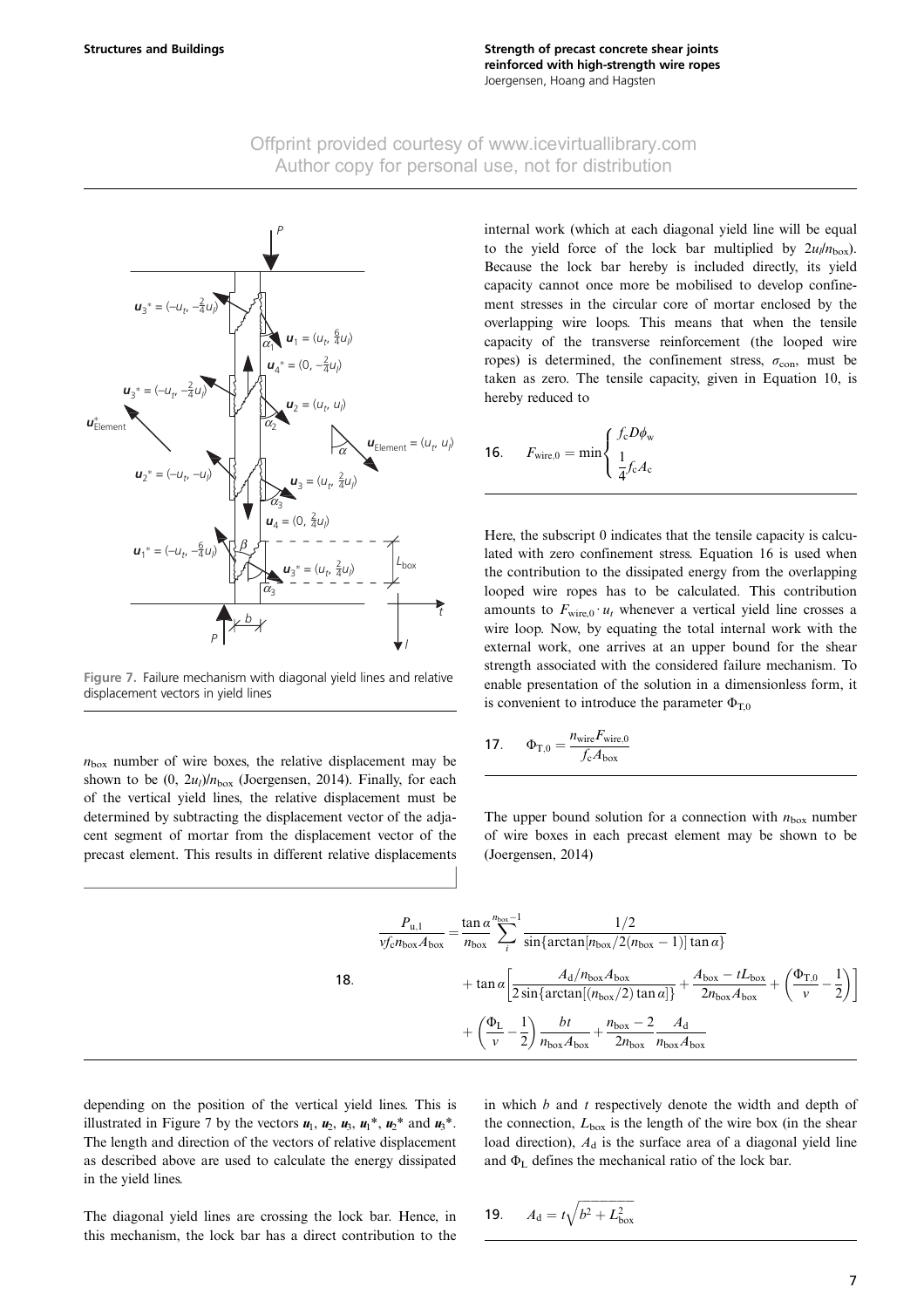<span id="page-8-0"></span>
$$
20. \qquad \Phi_{L} = \frac{f_{yL} A_{sL}}{f_{c}bt}
$$

The upper bound solution [\(Equation 18](#page-7-0)) is seen to be a function of the displacement rate, tan  $\alpha = u_t/u_t$ . An optimal upper bound solution may therefore be found by minimisation with respect to tan  $\alpha$ . Unlike the previous case, it is here not possible to determine an analytical optimal solution. The result has to be found numerically. In this context, it is important to take into account the normality condition of plastic theory. This may be shown to imply that tan  $\alpha$  must fulfil the following condition (see [Joergensen, 2014\)](#page-12-0)

$$
21. \qquad \tan \alpha = \frac{u_t}{u_l} \ge \frac{3}{2} \frac{n_{\text{box}} - 1}{n_{\text{box}}}
$$

#### 2.3 The effectiveness factor

As is usual when applying the theory of plasticity to structural concrete, it is necessary to introduce the so-called effectiveness factor, ν. This factor takes into account the softening and cracking behaviour of concrete/mortar as well as other phenomena not included in the simplified plastic solutions. The effectiveness factor can either be found by calibrating the theoretical solution with test results or adopted from a similar well-documented problem. In the present study, a combination of these two approaches is used. Since the shear problem considered here bears resemblance to beam shear problems, it is worthwhile investigating if the structure of a  $\nu$  formula for shear in beams can be used. [Zhang \(1994\)](#page-12-0) developed the socalled crack sliding model for calculating the shear strength of beams without shear reinforcement. The formula includes the dependency on the ratio of longitudinal reinforcement, which is mainly due to dowel action. However, dowel action cannot take place in a wire loop connection loaded in shear because the wire ropes are flexible. Additionally, the formula for the beam shear effectiveness factor takes into account the size effect by including the height of the yield line (in the load direction). In the case of a wire loop connection, the geometrical parameter that dictates the size of the yield lines in the direction of the shear load is  $L_{\text{box}}$ . Based on these qualitative arguments, the applicability of Equation 22 is investigated, where  $f_c$  is in MPa and  $L_{box}$  is in m.

$$
22. \qquad v = \frac{0.75}{\sqrt{f_c}} \left( 1 + \frac{1}{\sqrt{L_{box}}} \right)
$$

Here, the factor 0·75 is a replacement for the factor of 0·88 in the original formula for shear in concrete beams. Since mortar has a smaller aggregate volume content than concrete and the maximum aggregate size in mortar is normally 2–4 mm or less, the effect of aggregate interlock can be expected to be less pronounced in diagonal yield lines formed in mortar than in concrete.

#### 3. Experimental results

An experimental programme of 30 shear push-off tests was recently carried out with the third author as principal investigator ([Hagsten, 2013](#page-12-0)). In the programme, 11 of the tested connections were designed with double-wire boxes (i.e. two wire loops pre-installed in each box in the connection). The other specimens were designed with either U-bars or with lightweight concrete, which is not relevant in this context. Therefore, in the following, the 11 tests with double-wire boxes are referred to as the experimental programme.

The tests were conducted as so-called push-off tests. A schematic illustration of the test setup is given in [Figure 8](#page-9-0). Such a push-off type of test ensures pure shear in the centre plan of the connection and has also been used for the testing of shear connections reinforced with U-bars (see e.g. [Hansen](#page-12-0) et al., [1976](#page-12-0); [Mattock and Hawkins, 1972\)](#page-12-0).

Casting of the test specimens was conducted in two phases. First, the precast concrete elements, representing wall elements, were cast. Subsequently, the connections were cast with mortar having a mean compressive strength of  $f_c = 24.8$  MPa and a maximum aggregate size of 2 mm. The aim of the experimental programme was to test the shear capacity of connections where the joint mortar was governing for strength. The presented model for the prevention of premature failure of wire ropes was therefore used to design the connections. Furthermore, to ensure failure in the joint, a stronger concrete  $(f_c = 48.1 \text{ MPa})$  was used in the precast elements, which were also heavily reinforced to obtain over strength.

[Figure 9](#page-9-0) shows the general layout of the specimens and [Table 1](#page-10-0) lists the geometrical and mechanical parameters of each specimen. The experimental programme was divided into four series of tests with two or three geometrically identical specimens. The first specimen in each series was tested in monotonic displacement-controlled loading. The remaining specimens in each series were subjected to cyclic loading and unloading with a peak load of 60% of the expected ultimate capacity (based on the strength of the first test in each series). The number of load cycles  $(n_{\text{cycle}})$  was either 3 or 50 before the load finally was increased monotonically up to specimen failure. It appears, however, that the cyclic loading/unloading did not result in any consistent difference in the ultimate capacity. Cyclic loading was mainly performed to study the behaviour of the connections at load levels corresponding to the serviceability limit state; this issue is not treated in this paper.

#### 4. Comparison of model with test results

The upper bound shear capacity models presented in this paper were compared with results from recently performed tests ([Table 1\)](#page-10-0) as well as test results from two previous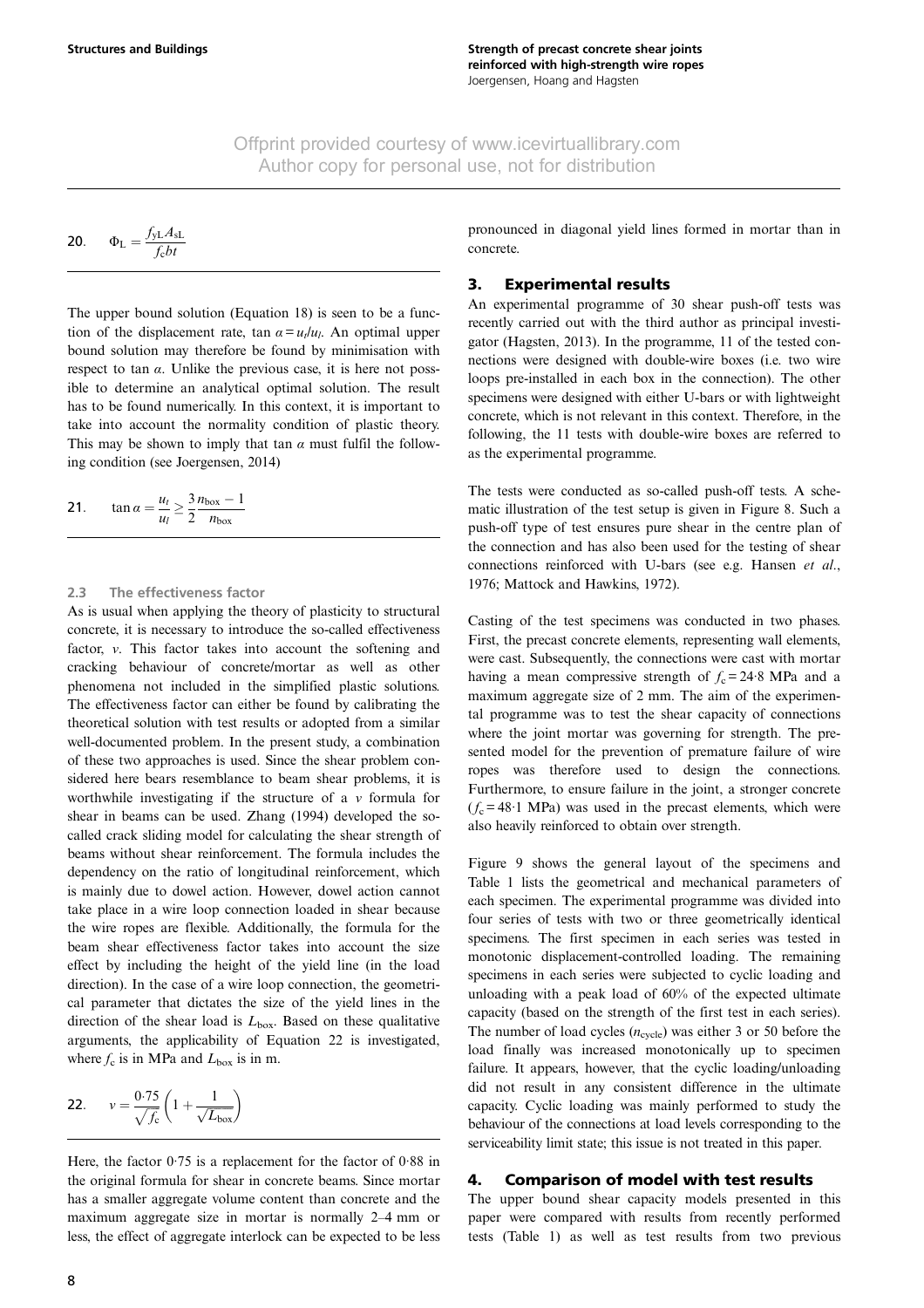<span id="page-9-0"></span>

Figure 8. Test setup (dimensions in mm)

investigations ([Andersen and Poulsen, 2002](#page-12-0); [Frederiksen and](#page-12-0) [Madsen, 2011](#page-12-0)). The results of the latter two series are summarised in [Table 2](#page-10-0) and a more detailed description can found in the work of [Joergensen \(2014\)](#page-12-0).

For all tested connections the connection thickness was  $t = 150$  mm. Furthermore, the wire ropes in all tests (including the specimens described in Section 3) had the same (standard) nominal diameter of  $\phi_w = 6$ . The strength of a single wire rope



Figure 9. Specimen layout (dimensions in mm)

was ascertained to be 30·5 kN on average, which corresponds to a mean tensile strength of  $f_{uw} = 1078$  MPa.

In some of the tests, the wire boxes were placed close to the end of the connection at positions where the lock bar was not fully anchored. Since the theoretical solutions are based on the assumption of fully anchored lock bars (i.e. the yield stress of the lock bar is used in the developed models), a reduced yield stress has to be used if the lock bar crosses yield lines or wire loops within its development length. According to Eurocode 2 ([Danish Standards, 2005\)](#page-12-0), the anchorage length required to develop yielding in a straight bar can be estimated as

23. 
$$
l_{\text{b}} = \frac{\phi_{\text{L}}}{4} \frac{f_{\text{yL}}}{2.25 \times 0.3 (f_{\text{c}} - 8)^{2/3}}
$$

In the calculations, if the distance,  $l_a$ , from the end of the lock bar to the position of a diagonal yield line or a pair of overlapping wire loops is smaller than  $l<sub>b</sub>$ , then the yield stress  $f<sub>yL</sub>$  of the lock bar is reduced by a factor of

$$
24. \qquad R_{y,L} = \frac{l_a}{l_b}
$$

Note however, that the length of connections in practice typically corresponds to at least the height of one storey of a building and the assumption of fully anchored lock bars would be reasonable.

[Figure 10](#page-11-0) shows a comparison of the calculated and tested shear capacities. In the figure, symbols that are not filled correspond to tests where the mechanism with diagonal yield lines was critical according to the calculations. In addition, the circular symbols denote tests with single-wire boxes (i.e.  $n_{\text{wire}} = 1$ ) whereas square symbols denote tests with double-wire boxes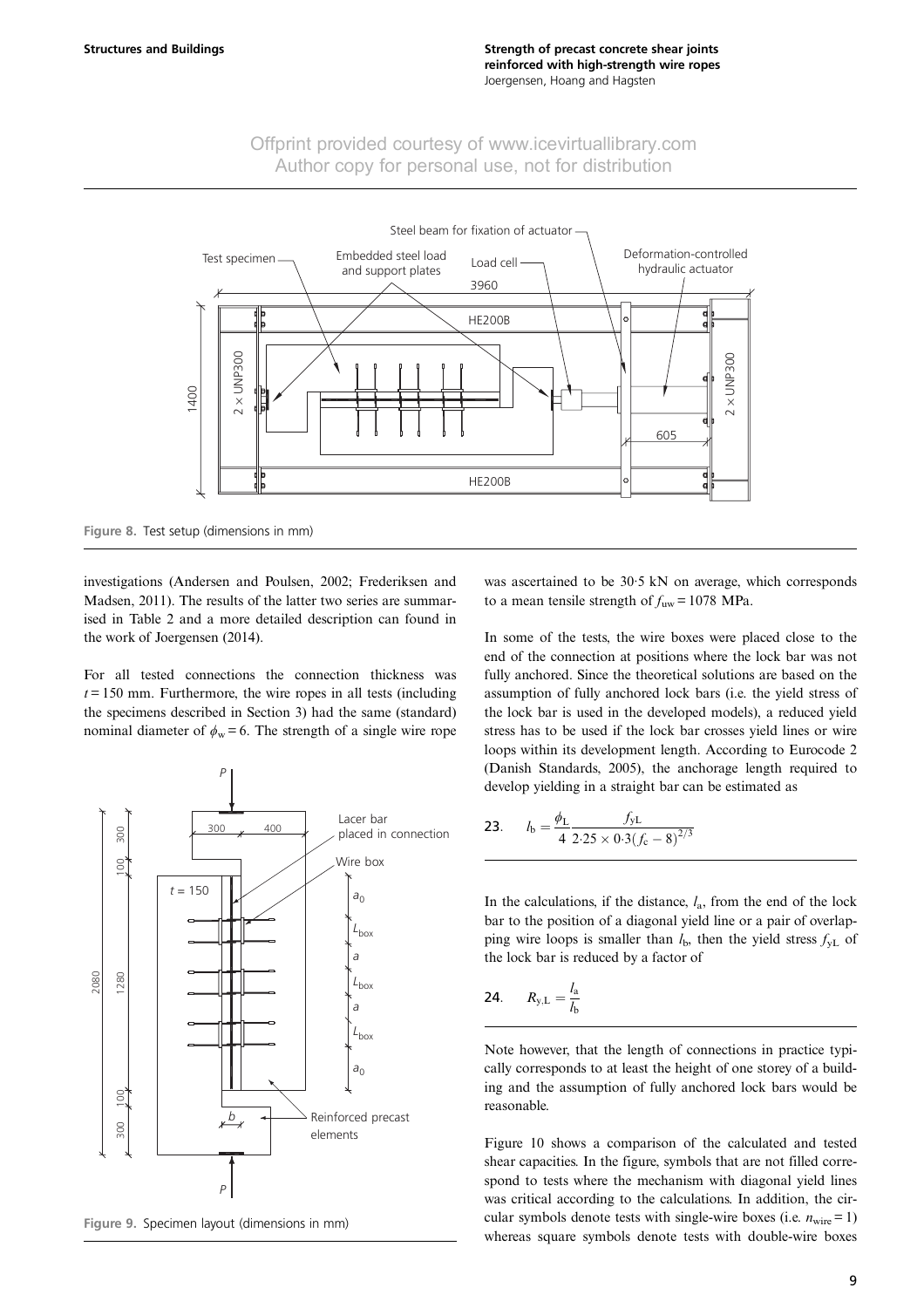# <span id="page-10-0"></span>Table 1. Geometry and material properties of tests of wire loop connections

| <b>Test ID</b>                                                                                                                  | $n_{\text{box}}$ | $f_c$ : MPa | $b$ : mm | $a: \mathsf{mm}$ | $a_{0,a}$ : mm | $a_{0,b}$ : mm | $D:$ mm | $\phi_L$ : mm | $f_{\rm vL}$ : mm | $n_{\text{cycle}}$ | $P_{u,\text{test}}$ : kN | $P_{u,cal}$ : kN |
|---------------------------------------------------------------------------------------------------------------------------------|------------------|-------------|----------|------------------|----------------|----------------|---------|---------------|-------------------|--------------------|--------------------------|------------------|
| Tests with double-wire boxes ( $n_{\text{wire}} = 2$ ) and dimensions $b_{\text{box}} \times L_{\text{box}} = 35 \times 180$ mm |                  |             |          |                  |                |                |         |               |                   |                    |                          |                  |
|                                                                                                                                 | 3                | 24.8        | 80       | 120              | 250            | 250            | 38      | 12            | 617               | $\Omega$           | 174.9                    | 142.0            |
| 2                                                                                                                               | 3                | 24.8        | 80       | 120              | 250            | 250            | 38      | 12            | 617               | 3                  | $160 - 8$                | 142.0            |
| 3                                                                                                                               | 3                | 24.8        | 80       | 120              | 250            | 250            | 38      | 12            | 617               | 3                  | $146 - 7$                | 142.0            |
|                                                                                                                                 | 3                | 24.8        | 100      | 120              | 250            | 250            | 44      | 12            | 617               | $\Omega$           | 177.6                    | 147.4            |
| 8                                                                                                                               | 3                | 24.8        | 100      | 120              | 250            | 250            | 44      | 12            | 617               | 3                  | 176.4                    | 147.4            |
| 9                                                                                                                               | 3                | 24.8        | 100      | 120              | 250            | 250            | 44      | 12            | 617               | 50                 | $185 - 7$                | 147.4            |
| Tests with double-wire boxes ( $n_{\text{wire}} = 2$ ) and dimensions $b_{\text{box}} \times L_{\text{box}} = 80 \times 220$ mm |                  |             |          |                  |                |                |         |               |                   |                    |                          |                  |
| 13                                                                                                                              | 3                | 24.8        | 80       | 120              | 190            | 190            | 45      | 12            | 617               | $\Omega$           | $236 - 7$                | 229.5            |
| 14                                                                                                                              | 3                | 24.8        | 80       | 120              | 190            | 190            | 45      | 12            | 617               | 3                  | 213.6                    | 229.5            |
| 15                                                                                                                              | 3                | 24.8        | 80       | 120              | 190            | 190            | 45      | 12            | 617               | 3                  | 194.4                    | 229.5            |
| 16                                                                                                                              | 3                | 24.8        | 120      | 120              | 190            | 190            | 65      | 12            | 617               | $\Omega$           | 246.6                    | 242.8            |
| 18                                                                                                                              | 3                | 24.8        | 120      | 120              | 190            | 190            | 65      | 12            | 617               | 50                 | $221-4$                  | 242.8            |

# Table 2. Geometry and material properties of tests from the literature

| <b>Test ID</b>                                                                                   | $n_{\text{box}}$ | $f_c$ : MPa                   | $b:$ mm | a: mm | $a_{0,a}$ : mm                                                                                   | $a_{0,b}$ : mm | $D:$ mm | $\phi_L$ : mm  | $f_{\text{VL}}$ : mm | $P_{u,\text{test}}$ : $kN$ | $P_{u,cal}$ : kN |
|--------------------------------------------------------------------------------------------------|------------------|-------------------------------|---------|-------|--------------------------------------------------------------------------------------------------|----------------|---------|----------------|----------------------|----------------------------|------------------|
| Andersen and Poulsen (2002)                                                                      |                  |                               |         |       |                                                                                                  |                |         |                |                      |                            |                  |
| Tests with single-wire boxes ( $n_{wire} = 1$ ) with $b_{box} \times L_{box} = 35 \times 160$ mm |                  |                               |         |       |                                                                                                  |                |         |                |                      |                            |                  |
| 1A                                                                                               | $\overline{2}$   | 40                            | 100     | 160   | 560                                                                                              | 400            | 54      | 12             | 641                  | 103.5                      | 91.0             |
| 1B                                                                                               | $\overline{2}$   | 40                            | 100     | 160   | 560                                                                                              | 400            | 54      | 12             | 641                  | 113.2                      | 91.0             |
| 2A                                                                                               | 3                | 36                            | 100     | 160   | 400                                                                                              | 240            | 54      | 12             | 641                  | 158.9                      | $127 - 7$        |
| 2B                                                                                               | 3                | 36                            | 100     | 160   | 400                                                                                              | 240            | 54      | 12             | 641                  | 154.0                      | $127 - 7$        |
| 3A                                                                                               | $\overline{4}$   | 36                            | 100     | 160   | 240                                                                                              | 80             | 54      | 12             | 641                  | 181.9                      | 166.9            |
| 3B                                                                                               | $\overline{4}$   | 36                            | 100     | 160   | 240                                                                                              | 80             | 54      | 12             | 641                  | 202.0                      | 166.9            |
| 4A                                                                                               | $\overline{2}$   | 36                            | 100     | 160   | 560                                                                                              | 400            | 54      | 12             | 641                  | 115.4                      | 85.1             |
| 4B                                                                                               | $\overline{2}$   | 36                            | 100     | 160   | 560                                                                                              | 400            | 54      | 12             | 641                  | $107 - 4$                  | 85.1             |
| 7A                                                                                               | $\overline{2}$   | 36                            | 100     | 800   | 240                                                                                              | 80             | 54      | 12             | 641                  | 77.0                       | $81 - 7$         |
| 7B                                                                                               | $\overline{2}$   | 36                            | 100     | 800   | 240                                                                                              | 80             | 54      | 12             | 641                  | 69.5                       | $81 - 7$         |
|                                                                                                  |                  | Frederiksen and Madsen (2011) |         |       |                                                                                                  |                |         |                |                      |                            |                  |
|                                                                                                  |                  |                               |         |       | Tests with single-wire boxes ( $n_{wire} = 1$ ) with $b_{box} \times L_{box} = 35 \times 160$ mm |                |         |                |                      |                            |                  |
| 1A                                                                                               | 2                | $26 - 7$                      | 80      | 160   | 400                                                                                              | 400            | 38      | 12             | 617                  | 54.8                       | 69.5             |
| 1B                                                                                               | $\overline{2}$   | $26 - 7$                      | 80      | 160   | 400                                                                                              | 400            | 38      | 12             | 617                  | 59.8                       | 69.5             |
| 1 <sup>C</sup>                                                                                   | 2                | $26 - 7$                      | 80      | 160   | 400                                                                                              | 400            | 38      | 12             | 617                  | 56.6                       | 69.5             |
| 2A                                                                                               | 4                | 26.2                          | 80      | 160   | 80                                                                                               | 80             | 38      | 12             | 617                  | $128 - 1$                  | 127.0            |
| 2B                                                                                               | $\overline{4}$   | 26.2                          | 80      | 160   | 80                                                                                               | 80             | 38      | 12             | 617                  | 108.8                      | 127.0            |
| 2C                                                                                               | 4                | $26 - 2$                      | 80      | 160   | 80                                                                                               | 80             | 38      | 12             | 617                  | 119.3                      | 127.0            |
| 2.1A                                                                                             | 4                | 18.3                          | 80      | 160   | 80                                                                                               | 80             | 38      | 12             | 617                  | 101.9                      | 97.4             |
| 12A                                                                                              | $\overline{4}$   | $26 - 7$                      | 80      | 160   | 80                                                                                               | 80             | 38      | 16             | 618                  | 111.1                      | 136.9            |
| 12B                                                                                              | 4                | $26 - 7$                      | 80      | 160   | 80                                                                                               | 80             | 38      | 16             | 618                  | 116.1                      | 136.9            |
| <b>12C</b>                                                                                       | $\overline{4}$   | $26 - 7$                      | 80      | 160   | 80                                                                                               | 80             | 38      | 16             | 618                  | $110-1$                    | 136.9            |
| 13A                                                                                              | $\overline{4}$   | 23.5                          | 80      | 160   | 80                                                                                               | 80             | 38      | $\overline{0}$ | —                    | 54.7                       | 75.2             |
| 13B                                                                                              | $\overline{4}$   | 23.5                          | 80      | 160   | 80                                                                                               | 80             | 38      | 0              | —                    | 67.9                       | 75.2             |
| 13C                                                                                              | $\overline{4}$   | 23.5                          | 80      | 160   | 80                                                                                               | 80             | 38      | $\overline{0}$ |                      | 68.0                       | 75.2             |
|                                                                                                  |                  |                               |         |       | Tests with double-wire boxes ( $n_{wire} = 2$ ) with $b_{box} \times L_{box} = 80 \times 220$ mm |                |         |                |                      |                            |                  |
| <b>9A</b>                                                                                        | $\overline{2}$   | $26 - 7$                      | 100     | 120   | 360                                                                                              | 360            | 55      | 12             | 617                  | 130.3                      | 160.1            |
| 9B                                                                                               | $\overline{2}$   | $26 - 7$                      | 100     | 120   | 360                                                                                              | 360            | 55      | 12             | 617                  | 148.2                      | $160 - 1$        |
| 9C                                                                                               | $\overline{2}$   | $26 - 7$                      | 100     | 120   | 360                                                                                              | 360            | 55      | 12             | 617                  | 123.2                      | $160 - 1$        |
|                                                                                                  |                  |                               |         |       | Tests with double-wire boxes ( $n_{wire} = 2$ ) with $b_{box} \times L_{box} = 35 \times 180$ mm |                |         |                |                      |                            |                  |
| 10A                                                                                              | $\overline{2}$   | $26 - 7$                      | 80      | 120   | 400                                                                                              | 400            | 38      | 12             | 617                  | $122 - 1$                  | $104 - 1$        |
| 10B                                                                                              | $\overline{2}$   | $26 - 7$                      | 80      | 120   | 400                                                                                              | 400            | 38      | 12             | 617                  | 112.9                      | $104 - 1$        |
| 10C                                                                                              | $\overline{2}$   | $26 - 7$                      | 80      | 120   | 400                                                                                              | 400            | 38      | 12             | 617                  | $114-4$                    | $104 - 1$        |
|                                                                                                  |                  |                               |         |       |                                                                                                  |                |         |                |                      |                            |                  |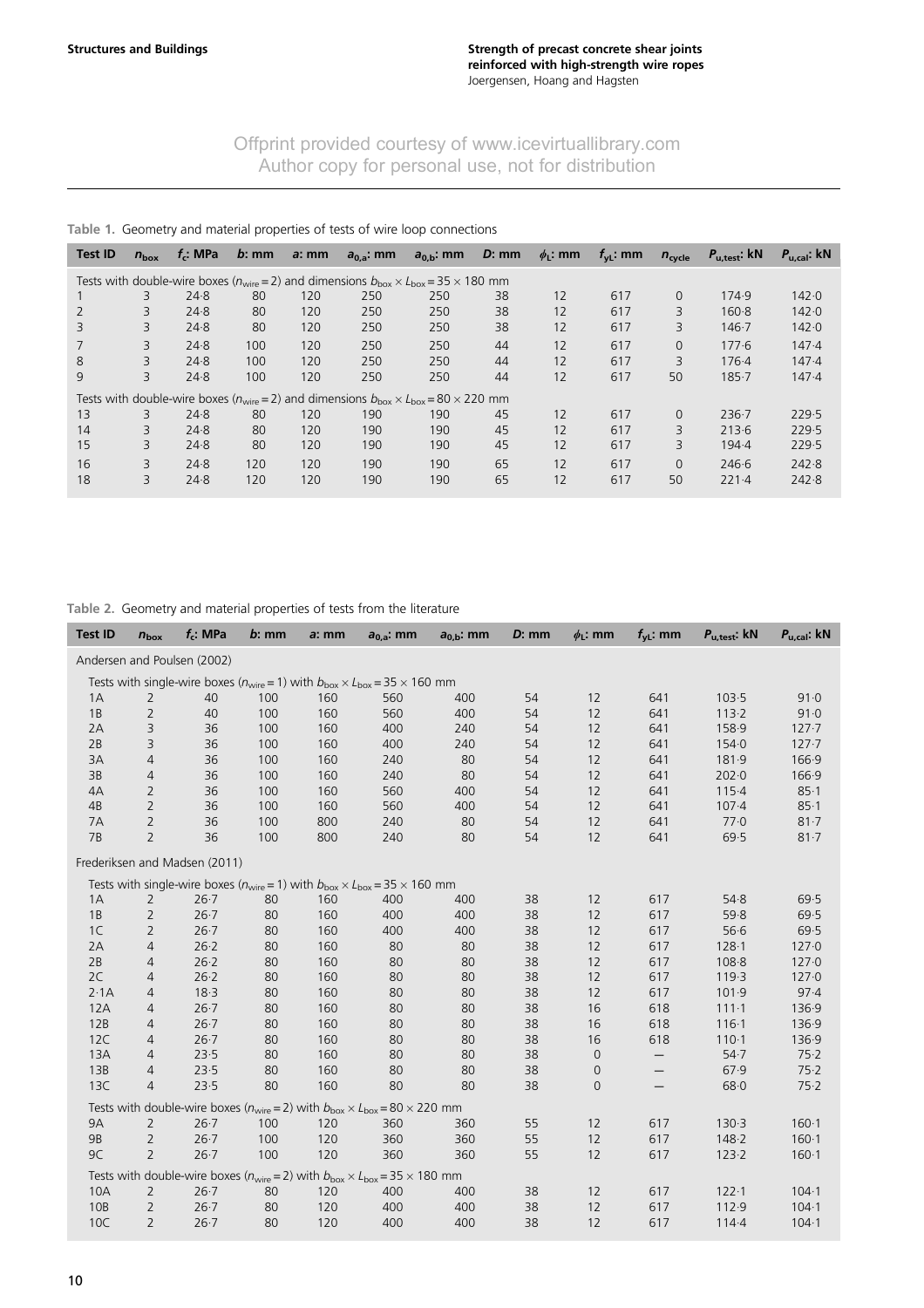

<span id="page-11-0"></span>

Figure 10. Comparison of calculated shear capacity  $(P_{U,cal})$  and tested shear capacity  $(P_{\text{u,test}})$ 

 $(n_{\text{wire}} = 2)$ . The calculations were performed by adopting the effectiveness factor given in [Equation 22](#page-8-0). A mean value of 1·02 was obtained for the test to model ratio for all the tests listed in [Tables 1 and 2.](#page-10-0) The corresponding standard deviation amounted to 0·17 (see [Joergensen, 2014\)](#page-12-0).

The test results of specimens that, according to calculations, should fail without the development of diagonal yield lines are collected in Figure 11 (i.e. tests that are predicted by [Equation 14](#page-6-0)). In this plot, the dependency of the transverse reinforcement degree,  $\Phi$ <sub>T</sub>, on the shear strength,  $P$ <sub>u</sub>, is clearly seen.



Figure 11. Comparison of model with test results for specimens predicted to fail without development of diagonal yield lines

The size of the lock bar is an important design parameter in practice. When calculating the shear strength from the mechanism without diagonal yield lines, an upper limit for the effect of the lock bar is found. In other words, when the magnitude of  $A_{sI}f_{vI}$  (and thus the magnitude of  $\sigma_{con}$ ) reaches a certain level,  $F_{\text{wire}}$  according to [Equation 10](#page-5-0) can no longer be increased. This means that  $F_{\text{wire}} = \frac{1}{2} A_c f_{\text{cc}}$ . Figure 12 compares the calculated and tested shear strengths versus the mechanical ratio of lock bar reinforcement,  $\Phi_L$ . The two series of tests are identical with the exception of the lock bar diameter (the difference in mortar strength was insignificant). According to calculations,  $F_{\text{wire}} = \frac{1}{2} A_c f_{cc}$  for both series and thus both series have theoretically the same shear capacity. This result seems to be confirmed by the tests, which showed no increase in shear capacity when the lock bar diameter was increased from 12 mm to 16 mm.

#### 5. Conclusions

Experimentally observed failure mechanisms were used as inspiration to develop upper bound plastic solutions for the inplane shear capacity of wire loop connections. Two different failure modes were treated. In the first mode (failure mode 1), yield lines only develop along the joint surfaces and cut through the opening areas of the mortar-filled wire boxes. In the second mode (failure mode 2), diagonal yield lines also develop, running across the connection from one edge of a wire box to the opposite edge of the adjacent box.

In order to apply the presented plastic solutions, it is required that rupture does not take place in the wire ropes due to their brittle behaviour in uniaxial tension. In this context, a simple model for the tensile capacity of pairs of overlapping wire loops was developed for the case where crushing of the confined mortar is governing. The model is based on a combination of the failure criteria for concrete and for cement paste



Figure 12. Comparison of model with test results for specimens where only the lock bar diameter is changed